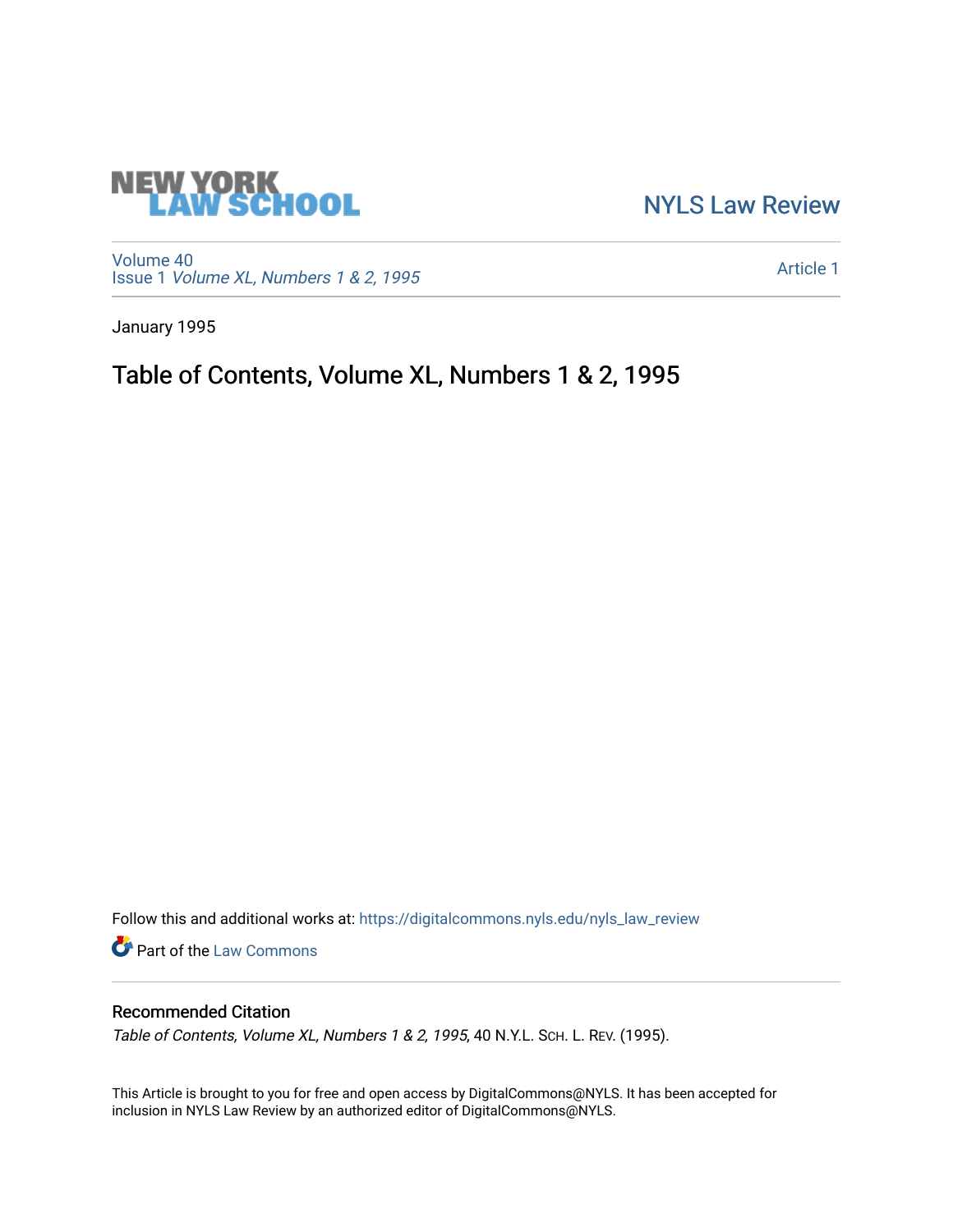## **NEW YORK LAW SCHOOL LAW REVIEW**

o Copyright 1995 *New York Law School Law Review*

 $\mathcal{L}^{\mathcal{L}}$ 

| <b>VOLUME XL</b>                 | <b>NUMBERS 1-2</b>                                                                         | 1995            |
|----------------------------------|--------------------------------------------------------------------------------------------|-----------------|
|                                  | <b>CONTENTS</b>                                                                            |                 |
| INTRODUCTION                     |                                                                                            |                 |
|                                  | Ross Sandler                                                                               | $\mathbf{1}$    |
|                                  | <b>SYMPOSIUM SPEECHES</b>                                                                  |                 |
| THE MOLLEN COMMISSION AND BEYOND |                                                                                            |                 |
|                                  | Hon. Harold Baer, Jr.                                                                      | $5\overline{)}$ |
| THE POLICE DEPARTMENT            | THE CITY COUNCIL'S VIEW OF INDEPENDENT OVERSIGHT OF                                        |                 |
|                                  | Peter F. Vallone                                                                           | 13              |
|                                  | THE CORPORATION COUNSEL'S VIEW OF INDEPENDENT<br><b>OVERSIGHT OF THE POLICE DEPARTMENT</b> |                 |
|                                  | Paul Crotty                                                                                | 23              |
|                                  | FIGHTING POLICE CORRUPTION AS CRIME ITSELF                                                 |                 |
|                                  | William J. Bratton                                                                         | 35              |
| CORRUPTION                       | A FORMER COMMISSIONER'S VIEW ON INVESTIGATING                                              |                 |
|                                  | Benjamin Ward                                                                              | 45              |
|                                  | POLICE CORRUPTION AND THE NEED FOR OVERSIGHT                                               |                 |
|                                  | Richard J. Condon                                                                          | 55              |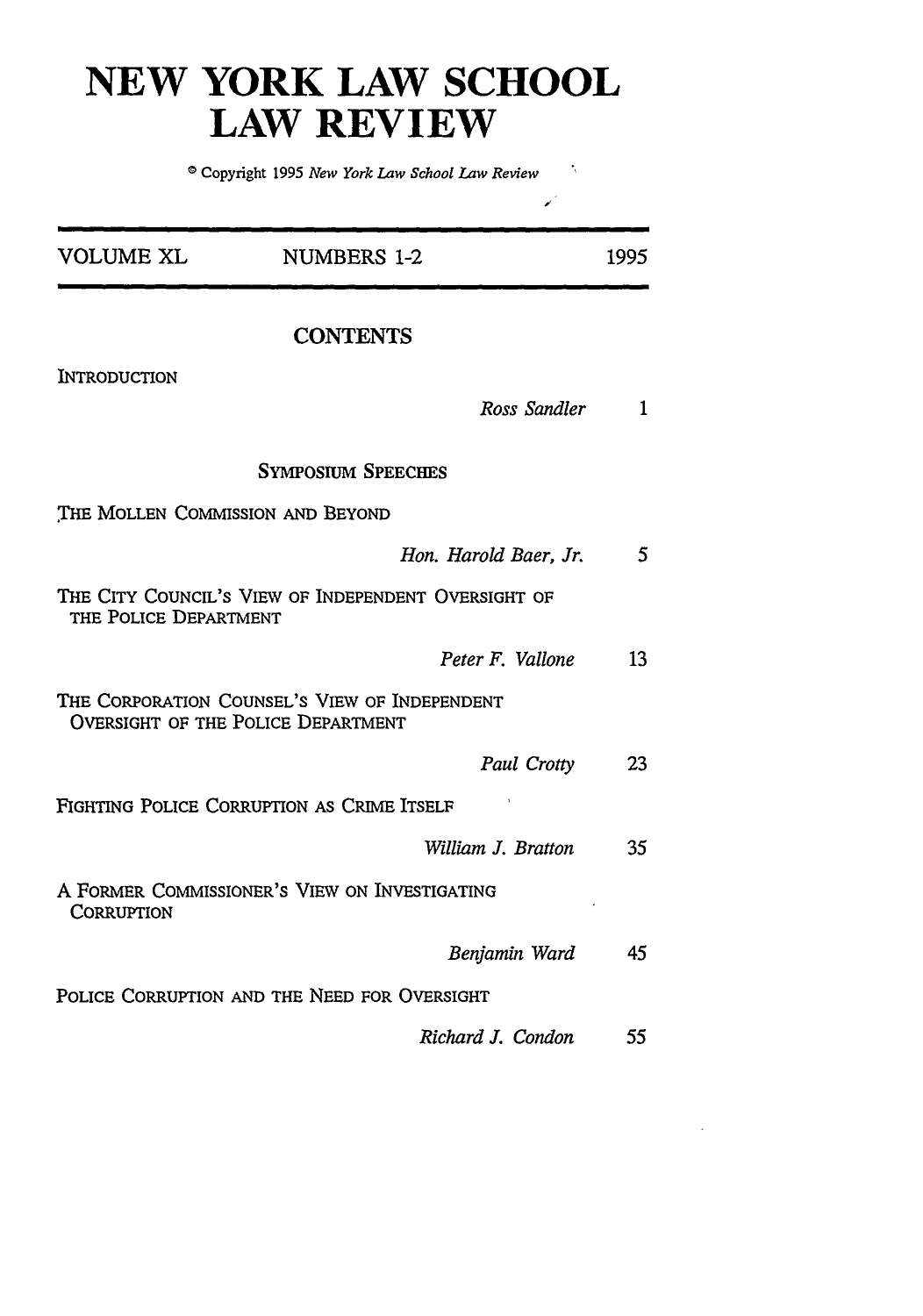POLICE CORRUPTION: **AN** HISTORICAL OVERVIEW

| Michael Armstrong                                                                                                                      | 59  |
|----------------------------------------------------------------------------------------------------------------------------------------|-----|
| POLICE CORRUPTION AND THE NEED FOR LEADERSHIP                                                                                          |     |
| Patrick V. Murphy                                                                                                                      | 65  |
| <b>ARTICLES</b>                                                                                                                        |     |
| THE MOLLEN COMMISSION REPORT: AN OVERVIEW                                                                                              |     |
| Hon. Harold Baer, Jr.<br>Joseph P. Armao                                                                                               | 73  |
| WATCHING THE PROTECTORS: INDEPENDENT OVERSIGHT OF<br>MUNICIPAL LAW ENFORCEMENT AGENCIES                                                |     |
| Annette Gordon-Reed                                                                                                                    | 87  |
| COMBATTING CORRUPTION AND RACKETEERING: A NEW<br>STRATEGY FOR REFORMING PUBLIC CONTRACTING<br>IN NEW YORK CITY'S CONSTRUCTION INDUSTRY |     |
| Thomas D. Thacher II                                                                                                                   | 113 |
| PURGING CORRUPTION FROM PUBLIC CONTRACTING: THE<br>"SOLUTIONS" ARE NOW PART OF THE PROBLEM                                             |     |
| Frank Anechiarico &<br>James B. Jacobs                                                                                                 | 143 |
| GOVERNMENTAL ETHICS LAWS: MYTHS AND MYTHOS                                                                                             |     |
| Mark Davies                                                                                                                            | 177 |
| <b>NOTES</b>                                                                                                                           |     |
| Secure in Their Houses? Fourth Amendment Rights<br>AT PUBLIC HOUSING PROJECTS                                                          |     |
| <b>Charles Hellman</b>                                                                                                                 | 189 |

 $\sim 10^{-11}$